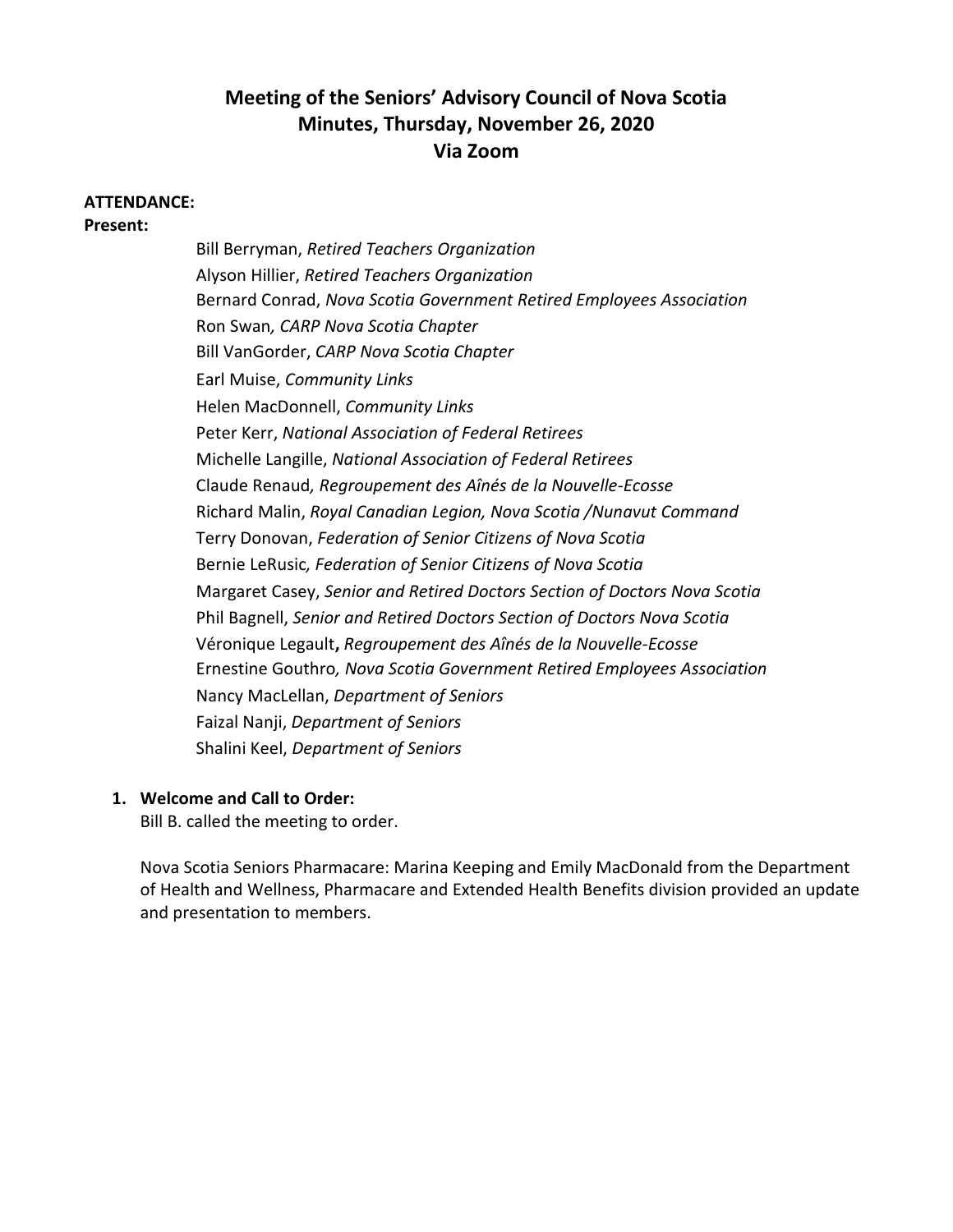| PHARMACEUTICAL SERVICES & EXTENDED BENEFITS                                                  |                                                                                                                                                                        |                     |                        |                                                                                                                                                                                            |            |
|----------------------------------------------------------------------------------------------|------------------------------------------------------------------------------------------------------------------------------------------------------------------------|---------------------|------------------------|--------------------------------------------------------------------------------------------------------------------------------------------------------------------------------------------|------------|
|                                                                                              |                                                                                                                                                                        |                     |                        |                                                                                                                                                                                            |            |
|                                                                                              | 2019/20                                                                                                                                                                | 2020/21             | 2020/21                | 2021/22                                                                                                                                                                                    |            |
|                                                                                              | <b>Actuals</b>                                                                                                                                                         | <b>Budget</b>       | Forecast               | <b>Budget Projection*</b>                                                                                                                                                                  |            |
|                                                                                              |                                                                                                                                                                        |                     |                        |                                                                                                                                                                                            |            |
| <b>Seniors Pharmacare</b>                                                                    | \$190,333,000                                                                                                                                                          | \$190,885,000       | \$201,225,000          | \$214,001,000                                                                                                                                                                              |            |
| <b>Seniors Pharmacare Revenue</b>                                                            | $(\$57,564,637)$                                                                                                                                                       | $(\$57,452,000)$    | $(\$59,983,000)$       | $(\$60,943,000)$                                                                                                                                                                           |            |
|                                                                                              |                                                                                                                                                                        |                     |                        |                                                                                                                                                                                            |            |
|                                                                                              |                                                                                                                                                                        |                     |                        |                                                                                                                                                                                            |            |
| <b>Cost Drivers</b>                                                                          | Increase of beneficiaries entering the program this year (2.5% growth), Shift                                                                                          |                     |                        |                                                                                                                                                                                            |            |
|                                                                                              | towards utilization of new, high cost drug therapies, and an increase to the quantity                                                                                  |                     |                        |                                                                                                                                                                                            |            |
|                                                                                              | amount of drugs being used by patients. Budget Pressure for 20/21 - \$10.34M -                                                                                         |                     |                        |                                                                                                                                                                                            |            |
|                                                                                              | Currently experiencing a growth of Non Hep C drugs costs of 8.9% compared to<br>last fiscal. The average # of claims per claimant is increasing by 8.8% over last year |                     |                        |                                                                                                                                                                                            |            |
|                                                                                              | fiscal, Total estimated # of claims this year is 4.9M.                                                                                                                 |                     |                        |                                                                                                                                                                                            |            |
|                                                                                              |                                                                                                                                                                        |                     |                        |                                                                                                                                                                                            |            |
|                                                                                              | Estimated Pressure for 21/22: \$12.8M - 5% increase to Non Hep C drug costs                                                                                            |                     |                        |                                                                                                                                                                                            |            |
|                                                                                              | based on the 5 year trend average. This growth is driven by consistent increases to                                                                                    |                     |                        |                                                                                                                                                                                            |            |
|                                                                                              | the # of beneficiaries entering the program each year $(2.5\%$ growth) and the                                                                                         |                     |                        |                                                                                                                                                                                            |            |
|                                                                                              | anticipated addition of new drugs to the NS formulary.                                                                                                                 |                     |                        |                                                                                                                                                                                            |            |
|                                                                                              |                                                                                                                                                                        |                     |                        |                                                                                                                                                                                            |            |
|                                                                                              | ** The Revenue budget for fiscal 21/22 is projected to increase due to the steady<br>growth in the number of beneficiaries in the Senior's Pharmacare Program that we  |                     |                        |                                                                                                                                                                                            |            |
|                                                                                              | continue to see year over year.                                                                                                                                        |                     |                        |                                                                                                                                                                                            |            |
|                                                                                              |                                                                                                                                                                        |                     |                        |                                                                                                                                                                                            |            |
| 2020/21 Beneficiaries Stats                                                                  | <b>Beneficiaries</b>                                                                                                                                                   | <b>Full Premium</b> | <b>Partial Premium</b> | <b>Low Income</b>                                                                                                                                                                          | <b>GIS</b> |
| (YID)                                                                                        | 138,464                                                                                                                                                                | 66,972              | 8,376                  | 4,225                                                                                                                                                                                      | 60,086     |
|                                                                                              |                                                                                                                                                                        |                     |                        |                                                                                                                                                                                            |            |
|                                                                                              | <b>YTD Claimants</b>                                                                                                                                                   |                     |                        |                                                                                                                                                                                            |            |
|                                                                                              | 125,953                                                                                                                                                                |                     |                        |                                                                                                                                                                                            |            |
| new drugs with members.<br>Seniors Advisory Council.<br>2. Additions/Adoption of the Agenda: |                                                                                                                                                                        |                     |                        | Members were advised many new drugs were added to the formulary. Marina to share list of<br>Bill B. welcomed Earl Muise the new president of Community links replacing Carol Rogers to the |            |
|                                                                                              | Rankin.<br>Terry D./ Ron S.                                                                                                                                            |                     |                        | <b>MOTION:</b> That the agenda be approved with additions: Correspondence from Federal<br>Minister of Seniors Deb Schulte, Budget Submission, and meeting with Iain<br><b>CARRIED</b>      |            |
|                                                                                              |                                                                                                                                                                        |                     |                        |                                                                                                                                                                                            |            |
| 3. Approval of October 22, 2020 Minutes                                                      | MOTION: That the minutes of October 22, 2020 be approved.<br>Terry D./ Ron S.                                                                                          |                     |                        | <b>CARRIED</b>                                                                                                                                                                             |            |
|                                                                                              |                                                                                                                                                                        |                     |                        |                                                                                                                                                                                            |            |
| <b>Action Items:</b>                                                                         |                                                                                                                                                                        |                     |                        |                                                                                                                                                                                            |            |
|                                                                                              | -Sympathy Card sent to Alma's family.                                                                                                                                  |                     |                        |                                                                                                                                                                                            |            |

# **2. Additions/Adoption of the Agenda:**

# **3. Approval of October 22, 2020 Minutes**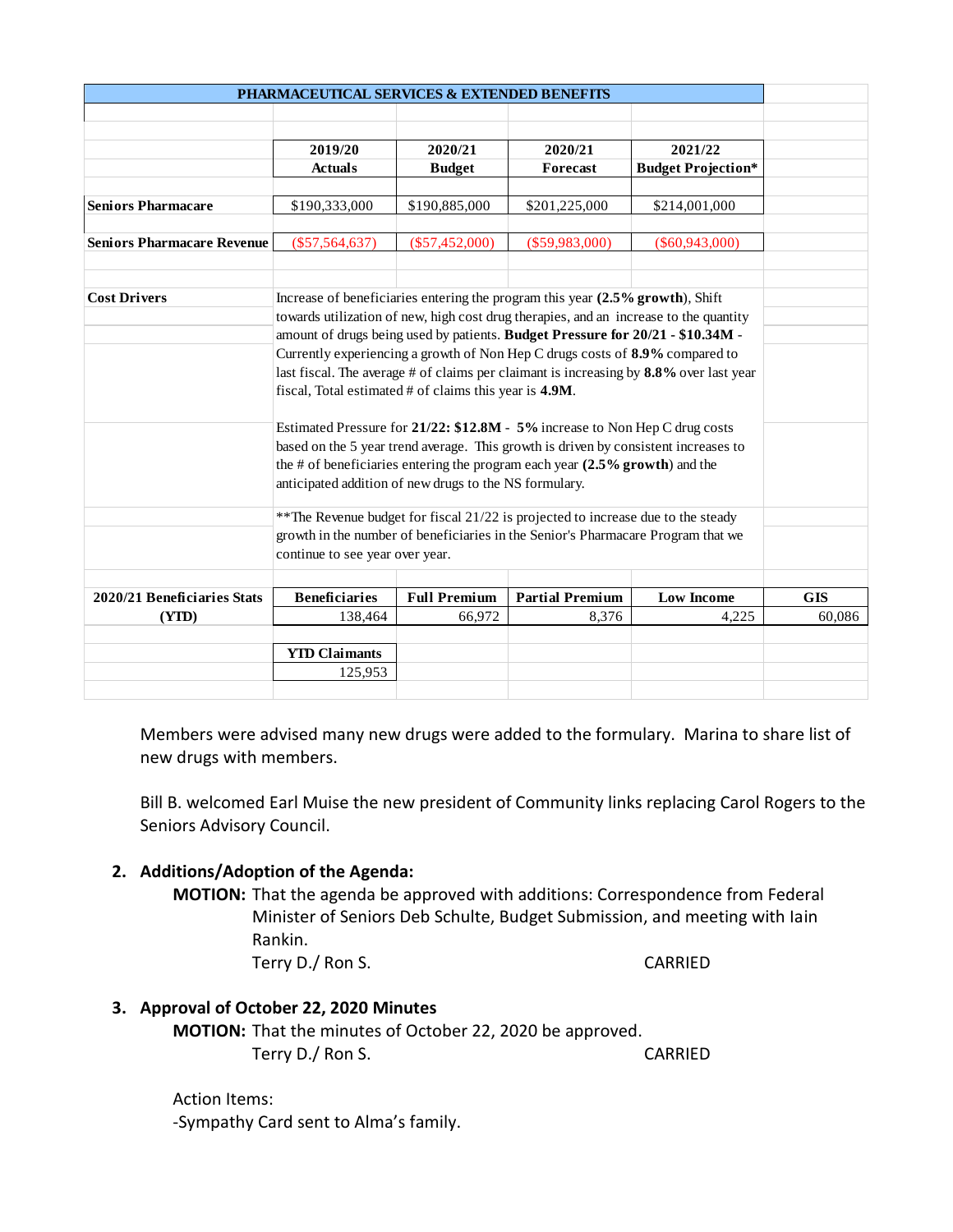- Information on CORAH was sent to members. Possible invite in the new year to present to committee.

-Jean Flinn presentation was sent to members.

-Critical Path was sent to members.

-Bill B. wrote letter to Minister of Health and Wellness and will be meeting with Minister on December 2, 2020.

-Priorities on the agenda

-Quality of Life initiatives for the new year.

-CAP Brief: responses received from the All Party Committee Gary Burrill, Tim Houston, and the Minister. Subcommittee (Bill B., Ron S., Peter K.) to request meeting with Keith Irvin of the All Party Committee. Suggested setting up individual meeting with each political party separately.

-Nova Scotia Affordable Housing Commission has been launched and are looking for stakeholders to participate in the discussions. Bill B. to follow-up.

**4.** Marjorie Willlison, Co-Chair of the SHIFT Advisory Committee and Elizabeth Haggart, NS Department of Seniors presented a process update on SHIFT 2.0 and next steps over the next three years (April 2021- March 2024) to members.

Members commented on the following: -Dementia Strategy is not identified as an issue -Pleased to see Seniors Mental Health included

Deputy MacLellan provided members with the SHIFT 2.0 Critical Path outline. See below. **Proposed Critical Path/Time Line** 

| <b>Target date</b> | <b>Deliverable</b>                                                                      |  |  |
|--------------------|-----------------------------------------------------------------------------------------|--|--|
| October            | <b>Update for Seniors Advisory Council</b><br>$\bullet$                                 |  |  |
|                    | Thursday, October 22, 2020                                                              |  |  |
|                    | Shift 2017-2020 final report first draft due.<br>$\bullet$                              |  |  |
|                    | Activities from departments for Shift 2.0 due                                           |  |  |
|                    | Briefings for Deputy MacLellan on proposed activity for Shift 2021-2024<br>$\bullet$    |  |  |
| November           | Final review of 2017-2020 report by departments.<br>$\bullet$                           |  |  |
|                    | Confirmation from departments on activities & budget requests for Shift 2021-           |  |  |
|                    | 2024                                                                                    |  |  |
|                    | <b>Shift Advisory Committee meeting</b>                                                 |  |  |
|                    | Seniors Advisory Council of Nova Scotia meeting (presentation on 2017-2020<br>$\bullet$ |  |  |
|                    | final report, and overview of activity proposed for 2021-2024) November 26, 2020        |  |  |
| December           | <b>Deputy Minister meetings</b>                                                         |  |  |
|                    | Refine activities per feedback from stakeholders<br>٠                                   |  |  |
| January            | <b>Final document preparation</b><br>٠                                                  |  |  |
| February           | Documents finalized and submitted for approval                                          |  |  |

Deputy MacLellan to provide an update at the next council meeting in January.

**5. Mike Myette, Executive Director of 211 NS presented to members regarding the new features available from 211 "Directory on Demand".**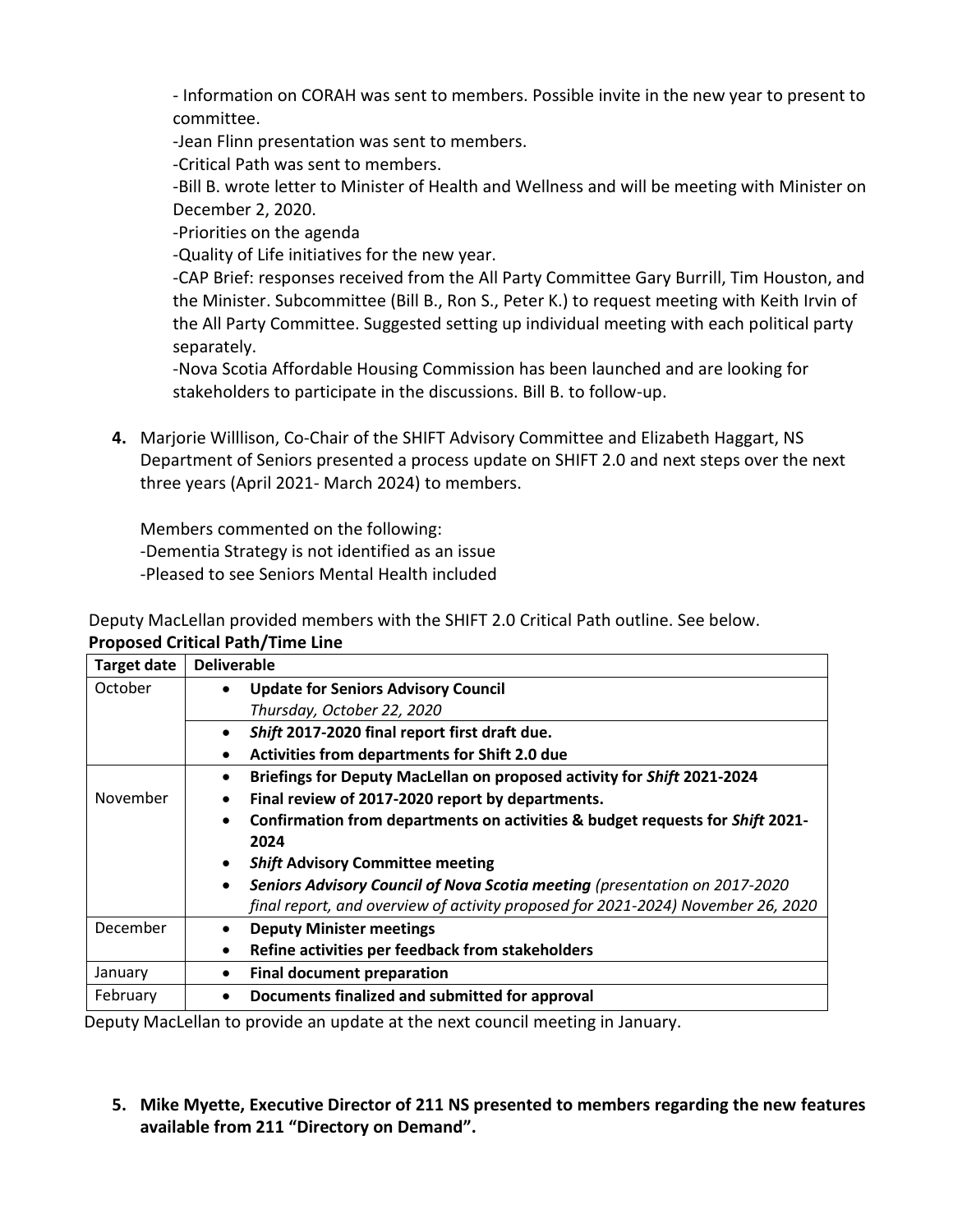THE 211 DATABASE • has 8,500 records on 1,300 agencies offering 5,000+programs @ 2,900 locations. • is organized according to need using a taxonomy encompassing 1,400 categories of need • Various processes in place to keep information up-to-date

SUPPORT TO SENIORS A lot of what we do relates to supporting Seniors:

- o Typically 50% of the calls we receive involve inquiries for services supporting seniors
- $\circ$  We have supported numerous local initiatives around senior wellness several projects involving senior navigation
- o We contribute a monthly article to the "Senior Living" supplement in the Chronicle Herald
- $\circ$  211 has served as an additional distribution hub for copies of the Positive Ageing Directory 211 Can now be accessed by:
- Phone  $24/7/365$  in 140+ languages
- Text 211 Email at [help@ns.211.ca](mailto:help@ns.211.ca)
- Self-service website at ns.211.ca
- Online chat (via website)

In 2019 432,000 people reached out to 211 for help, 91% (395,000) reached out through the web, 9% (37,000) called 211. Callers identified 33,000 needs across 900 different need categories. 211 staff made 38,000 referrals to 5,000 + unique resources 42% of calls resulted from service provider referrals.

To Create a Directory of Programs and Services: Click on this link to open the application: http://211ns.mpdev2.com/directory\_on\_demand This tool is designed to make it easy to create a list of services that can be organized by category, agency, or location.

1. The first option to consider is which services to include: Those that reside WITHIN a specified geographic area or any that SERVE the geographic area selected. WITHIN (default selection): Means the directory will only include services that have a physical location (address) located within the county and/or community that you choose. SERVE: Means that directory will only include services that have a coverage area that matches that area that you choose. This one can be tricky as the coverage area must exactly match the search area. If a service only serves a few communities within a county, it will not be included in a directory of services that SERVE that county.

2. Next, you can choose a county you want the directory to cover. You can choose one, many, or all counties.

3. Once you have selected a county (or several), the drop-down list of communities will populate with communities that are both in the selected counties AND have services that are located within them or serve that community. If you want services for the entire county, you can either choose the "select all" option at the top of the list, or do not select any of the communities.

4. After the county and communities have been selected, you can then choose what category or categories of service you want the directory to be about. Only categories that have services that match the geographic criteria you've selected will be included in the list.

5. Finally, to complete the directory options, you must choose how you want the directory to be organized. CATEGORY: Will sort the directory by the categories you've selected. Best used when you've chosen to include multiple categories. AGENCY: Will sort the directory alphabetically by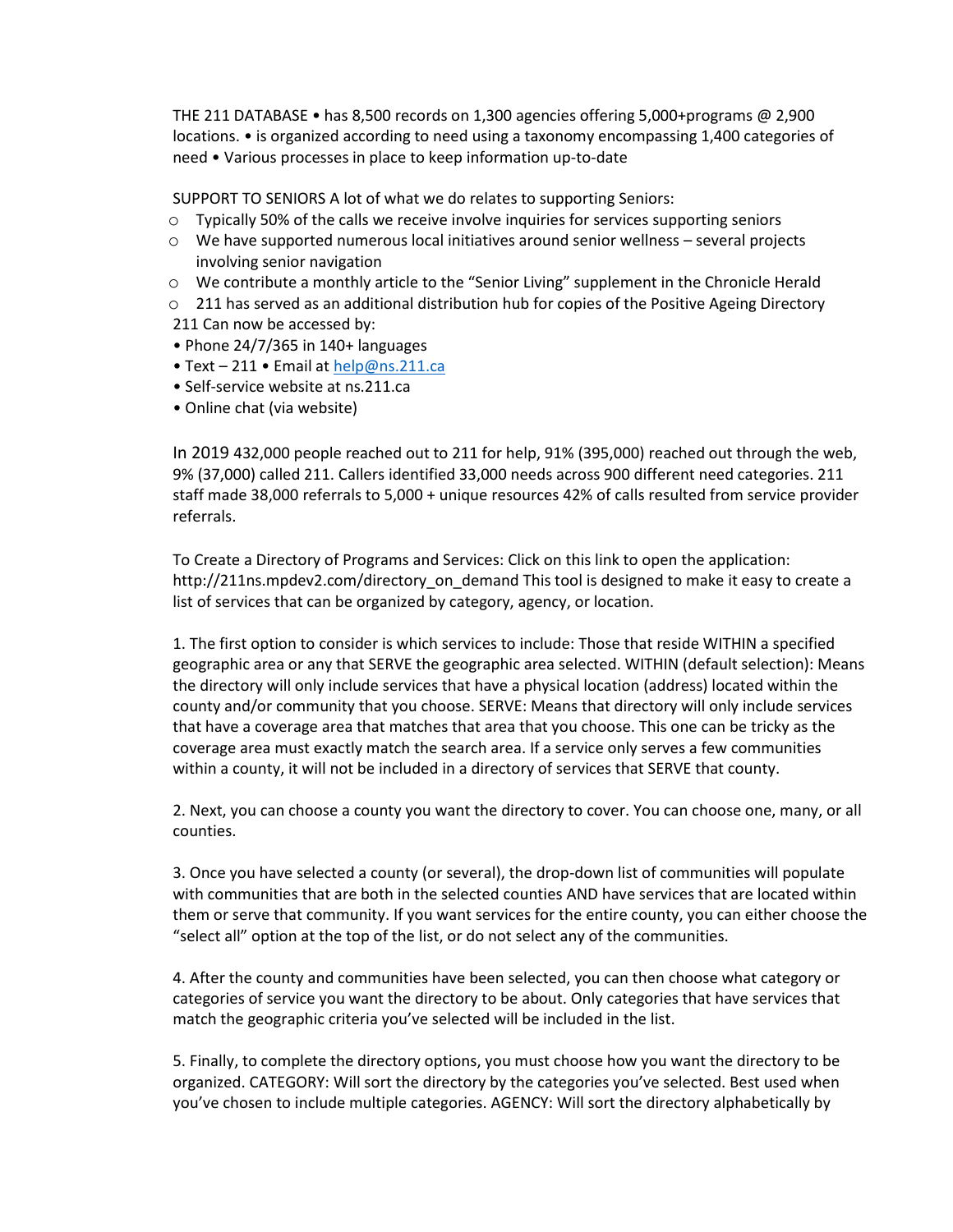agency name and list the agency names in the index. LOCATION: Will sort the directory alphabetically by the locations (counties or communities) that are included.

6. Click on the "Submit" button to create your directory. The page will reload to a pdf document that can be downloaded or printed. Do you have comments? Please send your comments via email to: info@ns.211.ca and put "DOD Feedback" in the subject line.

#### **6. Treasurer Report**

Claude provide Report to members. Funds for donation to the Cherry Brook United Church in Alma's memory to be sent by end of next week. **Claude R./ Ron S.** CARRIED

#### **7. Nominating Committee Report**

Bill V. nominating committee has meet and will announce recommendation at next meeting.

# **8. National Pharmacare Program – advance essential medicines list to July 1, 2021**

Bill V. sent email to members November  $6<sup>th</sup>$  requesting input on moving the list to July 1, 2021 and asking for support at a National level from each organization.

#### **9. Seniors Advisory Council Priorities 2020-2021**

Due to Covid-19 Council Priorities may need change or updates. Suggested leave Priorities as is until members can meet face to face in 2021. Will keep as an item on the January 2021 agenda.

#### **10. Meeting with Minister of Health and Wellness December 2, 2020**

Bill B. to meet with Minister. Topics on agenda for discussions are High Dose Flu Vaccine, National Pharmacare program, Canadian Drug Agency (Essential Medicines list), National Seniors Strategy, Canadian Medical Association Demand a Plan, CAP, Shift 2.0, National Covid-19 Strategy, A Declaration Concerning a National Health Care Strategy for Seniors document.

#### **11. New Business**

Correspondence from Federal Minister of Seniors Deb Schulte announced the new Aging in Place Challenge Program. The aim is to reduce by 20% the number of older adults requiring nursing home care across Canada by 2031.

The program will support safe and healthy aging in four areas:

-**Safety:** Innovative living environments and injury prevention at home

-**Health:** Cognitive monitoring and enablement, chronic health management and daily living support

-**Connection:** Mobility, transportation, and social engagement

-**Standards:** Smart home standards that support safety and enhance technical interoperability.

The program is currently seeking researchers from the academic community, the not-forprofit and private sectors, and Indigenous governments to express their interest in collaborating. A panel of experts with lived experience will also be created. Seniors,